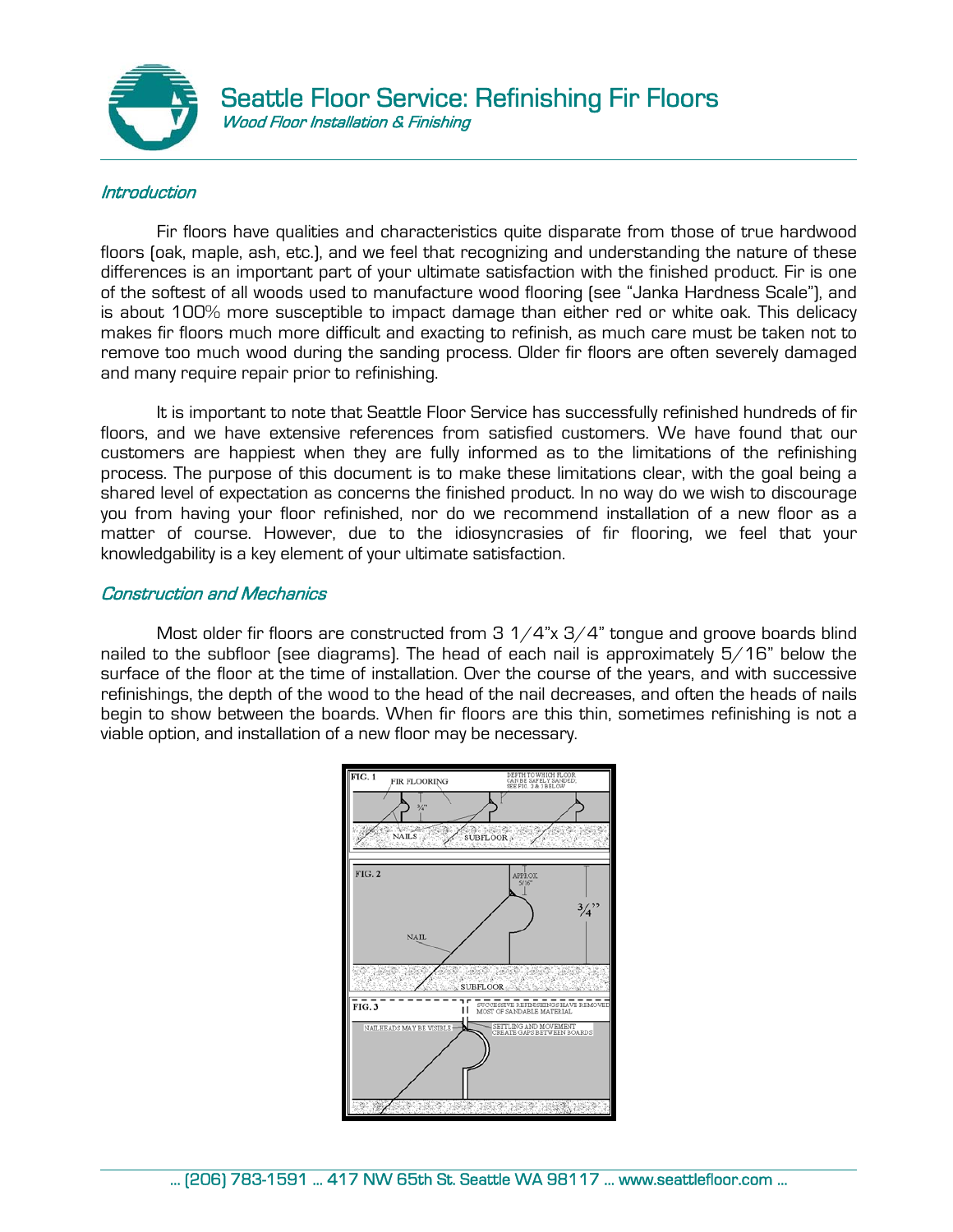Fir floors are also more prone to movement and squeaks than hardwood floors. In high traffic areas the softer fir will often work loose from the nails, causing these areas to feel loose, and possibly squeak. When the house settles, the floor will try to change shape as well. Movement and squeaks in a floor are normal; attempting to repair this kind of movement often involves removing some of the existing flooring to expose the subfloor, and can be costly. Refinishing can be accomplished without these costly repairs, and the floors will look beautiful.

## The Finished Product - What to Expect

 Due to fir's unique qualities, the appearance and performance of your floor will differ significantly from those of a hardwood floor. Fir floors often exhibit large gaps or cracks between the boards, and part of our process is to trowel filler over the entire surface of the floor, then sand off any excess. Because many fir floors move so much, the filler may not hold as well in higher traffic areas. The large gaps between boards often collect dirt and other residue over the years which further interfere with the bonding of the filler. As with movement, the filler failing to hold is very common, and we cannot unconditionally guarantee that the filler will hold. Filler is cosmetic; its failure to hold does not adversely affect the performance of the floor. For our customers who are concerned about the appearance of the gaps and cracks that remain, a maintenance program using painter's putty is an inexpensive do-it-yourself answer.

 Fir, as well as some hardwoods, varies greatly from board to board with respect to color. Our filler manufacturers do their best to approximate the color of a finished fir floor, but no filler will match perfectly. Larger gaps will be much more noticeable, and our customers should be aware of this when choosing refinishing versus a new floor.

 Refinished fir floors often exhibit another characteristic called 'mottling' or 'bruising'. In high traffic areas or near the perimeter of a room, the fir often shows darker, blotchy areas, caused by water, sunlight, or impact. These discolored areas often lighten with heavy sanding, but with the application of finish, they can be somewhat pronounced. The extent of this 'bruising' can vary greatly from room to room, and even from area to area within a single room. Again, this is very common, and installing a new floor is the only assurance that this 'bruising' won't occur. Seattle Floor Service cannot guarantee against 'mottling', 'bruising' or 'blotching'.

## Maintenance and Upkeep

 Whether you choose Swedish finish or waterborne finish, maintenance of your newly refinished floor will be the same. Either finish requires only occasional cleaning with a lightly dampened mop, using a solution of one part white vinegar to ten parts water. We also strongly recommend the use of furniture pads placed on the underside of most items which will sit on the floor surface. We try to keep furniture pads in stock at our office; when we finish the job, please call or stop by to pick up a bag of complimentary pads. These pads may need to be changed occasionally, as the pads themselves can collect dirt and grit which will abrade the new finish. We also encourage the use of area rugs and runners in high traffic areas to extend the life of your floor. See our general information brochure or call our office for more information about when to put area rugs back down after we have finished.

 Even with the most fastidious care, over time your floor will exhibit some wear. Everyday foot traffic, furniture moving around, and especially pets and children can make your newly refinished floor look not-so-new. We suggest that you contact us when these wear signs first show up, so we can determine whether your floor needs an additional coat of finish. This recoating process does not involve any sanding, and can often be completed in a day for average size jobs. If we can put an additional coat of finish on the floor before the wear reaches a critical point, we can avoid the unpleasantries and inconvenience of sanding the floor again. If your fir floor is older and